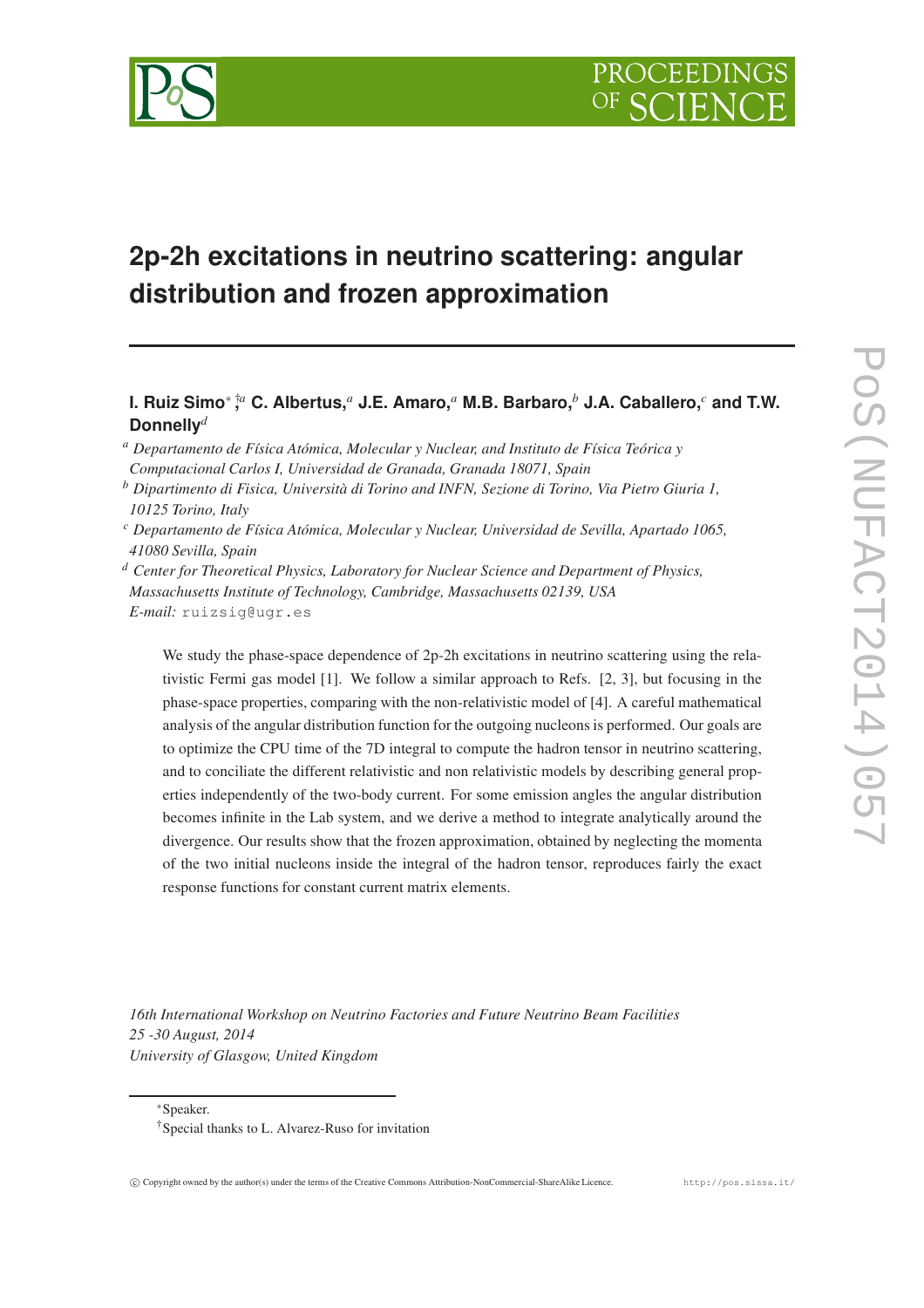## 1. Introduction

The analysis of neutrino oscillation experiments requires having under control all the nuclear effects, which are inherent to any <sup>ν</sup>-nucleus scattering event. These effects play a major role in modifying the free <sup>ν</sup>-nucleon cross section, and a good understanding of them is clearly mandatory in order to reduce the systematic uncertainty of the models employed in the experimental analysis. There is strong theoretical evidence [5, 6, 7] about a significant contribution from multi-nucleon knockout to the inclusive Charged Current (CC) cross section around and above the quasielastic (QE) peak region.

There are, at least, three different microscopic models [5, 6, 7, 8] which are based in the relativistic Fermi Gas. But they differ from each other in several assumptions and different nuclear ingredients for the interaction. Therefore, it is really difficult to disentangle the origin of any discrepancy in the final results.

Other models [9, 10] are based on the available phase space just assuming a constant transition matrix element and fitting it to the experimental cross section.

Finally, our goal is to reduce the computational time needed in this kind of calculations, or at least to establish what assumptions previously made by other authors are really good enough in order to estimate accurately and fast the contribution of these multi-nucleon processes to the inclusive channel.

## 2. 2p-2h phase space in the Relativistic Fermi Gas model

The hadron tensor for the 2p-2h channel in a fully relativistic framework is given by:

$$
W_{2p2h}^{\mu\nu} = \frac{V}{(2\pi)^9} \int d^3 p'_1 d^3 p'_2 d^3 h_1 d^3 h_2 \frac{m_N^4}{E_1 E_2 E'_1 E'_2} r^{\mu\nu}(\mathbf{p}'_1, \mathbf{p}'_2, \mathbf{h}_1, \mathbf{h}_2) \delta(E'_1 + E'_2 - E_1 - E_2 - \omega)
$$
  
 
$$
\Theta(p'_1, p'_2, h_1, h_2) \delta^3(\mathbf{p}'_1 + \mathbf{p}'_2 - \mathbf{h}_1 - \mathbf{h}_2 - \mathbf{q})
$$
 (2.1)

where  $m_N$  is the nucleon mass, V is the volume of the system and we have defined the product of step functions,

$$
\Theta(p'_1, p'_2, h_1, h_2) \equiv \theta(p'_1 - k_F)\theta(p'_2 - k_F)\theta(k_F - h_1)\theta(k_F - h_2)
$$
\n(2.2)

which encodes the nuclear model.

Finally, the function  $r^{\mu\nu}(\mathbf{p}'_1, \mathbf{p}'_2, \mathbf{h}_1, \mathbf{h}_2)$  is the elementary "hadron" tensor for the transition of a nucleon pair with given initial  $(h_1, h_2)$  and final  $(p'_1, p'_2)$  momenta, summed up over spin and isospin, given schematically in terms of the antisymmetrized two-body currents by:

$$
r^{\mu\nu}(\mathbf{p}'_1, \mathbf{p}'_2, \mathbf{h}_1, \mathbf{h}_2) = \frac{1}{4} \sum_{\sigma, \tau} j^{\mu} (1', 2'; 1, 2)^*_{A} j^{\nu} (1', 2'; 1, 2)_{A}
$$
(2.3)

The above multidimensional integral (2.1) can be done either numerically or its dimensions can be further reduced under some approximations [4, 11, 12]. We do not know exactly the origin of the discrepancies between the available models. These could be due to different two-body currents, to local Fermi Gas model rather than global one, or other effects. It is difficult to make any concluding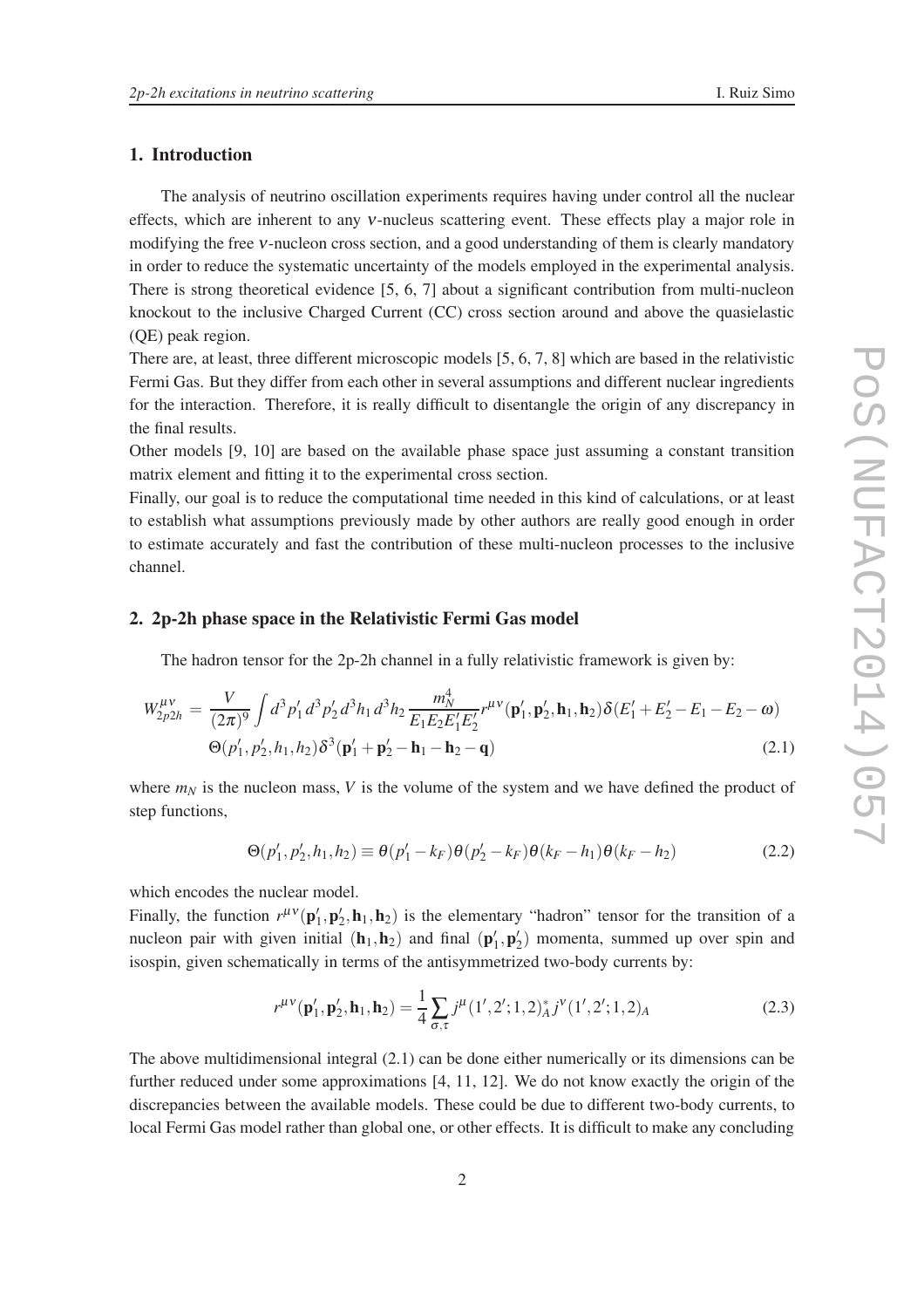assessment right now, but all those models should agree at the level of phase space function  $F(\omega, q)$ , obtained assuming a constant  $r^{\mu\nu}$ :

$$
F(\omega, q) \equiv \int d^3h_1 d^3h_2 d^3p'_1 \frac{m_N^4}{E_1 E_2 E'_1 E'_2} \Theta(p'_1, p'_2, h_1, h_2) \delta(E'_1 + E'_2 - E_1 - E_2 - \omega)
$$
 (2.4)

where  $r^{\mu\nu} = 1$  and  ${\bf p}'_2 = {\bf h}_1 + {\bf h}_2 + {\bf q} - {\bf p}'_1$  integrating out the delta function of momentum conservation.

The remaining delta function enables analytical integration over the modulus of  $p'_1$ :

$$
F(\omega, q) = 2\pi \int d^3h_1 d^3h_2 d\theta'_1 \sin \theta'_1 \frac{m_N^2}{E_1 E_2} \sum_{\alpha = \pm} \frac{m_N^2 p_1'^2}{|E_2' p_1' - E_1' \mathbf{p}_2' \cdot \hat{\mathbf{p}}'_1|} \Theta(p_1', p_2', h_1, h_2) \Bigg|_{p_1' = p_1'^{(\alpha)}} \tag{2.5}
$$

and the sum inside the integral sign runs over the two solutions  $p_1^{(l)}$  $\binom{1}{1}$  of the energy conservation delta function (see appendix C on Ref. [1]).

#### 2.1 Frozen nucleon approximation

The frozen nucleon approximation is just a particular case of the mean-value theorem in several variables

$$
\int_{a}^{b} f(x)dx = f(c)(b-a) \quad \text{with} \quad c \in [a,b]
$$
\n(2.6)

$$
\int_{\mathcal{V}} f(\mathbf{r}) d^n \mathbf{r} = f(\mathbf{c}) \int_{\mathcal{V}} d^n \mathbf{r} = f(\mathbf{c}) \mathcal{V} \quad \text{with} \quad \mathbf{c} \in \mathcal{V} \tag{2.7}
$$

In our case we are going to skip the two 3D integrations over the holes momenta  $(h_1,h_2)$  by fixing them to some, in principle unknown, values inside the Fermi sphere, while keeping the integration over the emission angle and constraining it by energy conservation. Of course, the obvious particularization of the mean-value theorem (2.7) is:

$$
F(\omega, q) = \int d^3 h_1 d^3 h_2 d^3 p'_1 f(\mathbf{h}_1, \mathbf{h}_2, \mathbf{p}'_1) = \left(\frac{4}{3} \pi k_F^3\right)^2 \int d^3 p'_1 f(\langle \mathbf{h}_1 \rangle, \langle \mathbf{h}_2 \rangle, \mathbf{p}'_1) \tag{2.8}
$$

where  $(\langle \mathbf{h}_1 \rangle, \langle \mathbf{h}_2 \rangle)$  are the two unknown hole momenta inside the Fermi sphere.

Up to now the whole discussion is exact. What makes the difference between an excellent approximation to the true result or a poor one is just the selection of the "average" hole momenta  $(\langle h_1 \rangle, \langle h_2 \rangle)$ . Our choice to call it *frozen nucleon approximation* will be  $(\vec{0}, \vec{0})$ . There are mainly two arguments which favor this choice:

- For high  $q \gg k_F > h_i$ , one can assume both initial nucleons at rest.
- If one does not assume the above statement, one has to determine the average angles for the two holes. And this cannot be done without computing the full 7D integral (see section 2.2).

Now, we can define the *frozen approximation* phase-space function  $\overline{F}(\omega, q)$ :

$$
\overline{F}(\omega, q) = \left(\frac{4}{3}\pi k_F^3\right)^2 \int d^3p'_1 \,\delta(E'_1 + E'_2 - \omega - 2m_N) \Theta(p'_1, p'_2, 0, 0) \frac{m_N^2}{E'_1 E'_2} \tag{2.9}
$$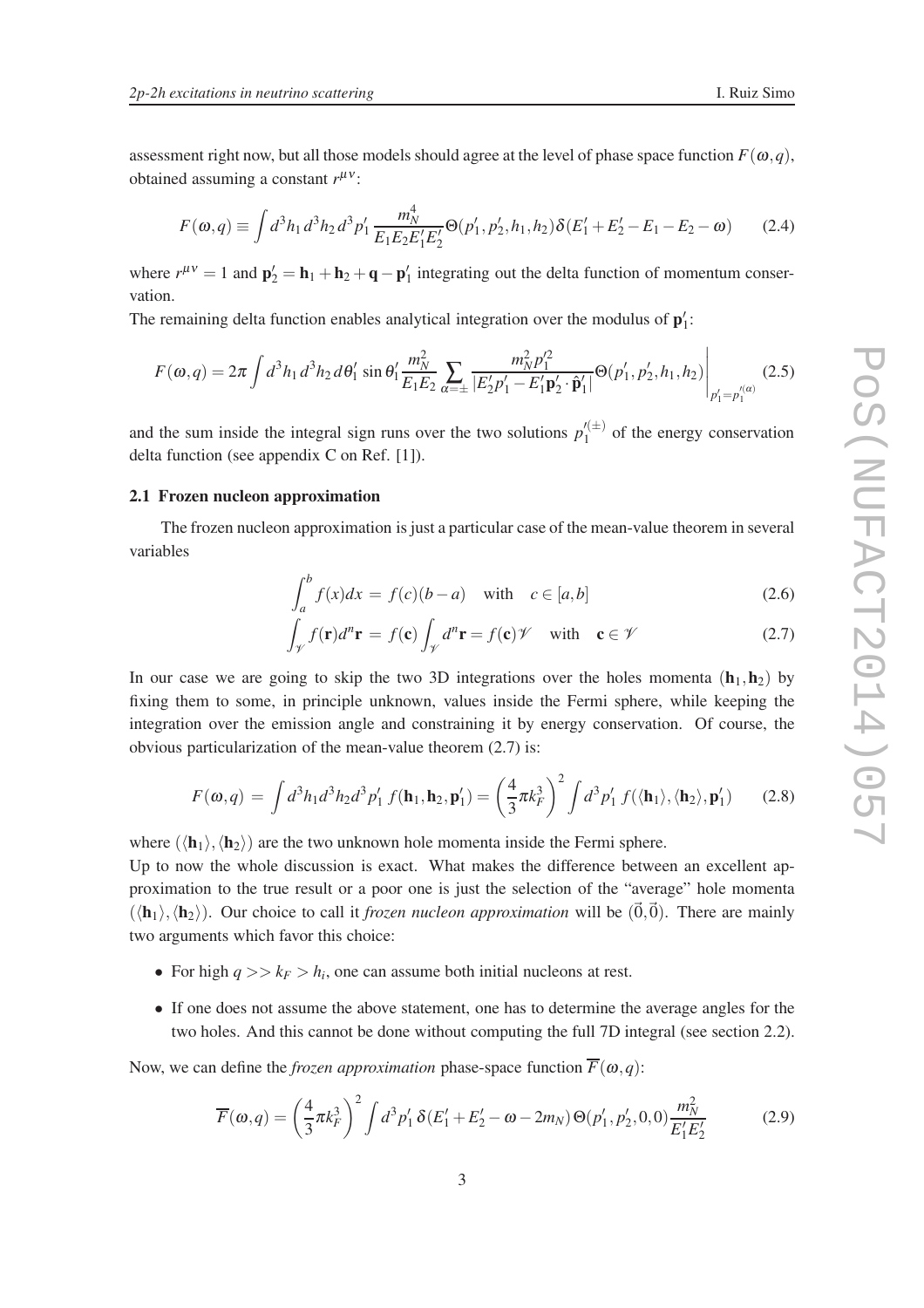where now  $\mathbf{p}'_2 = \mathbf{q} - \mathbf{p}'_1$ .

The above phase-space function (2.9) allows us to define the angular distribution in the *frozen approximation*:

$$
\overline{F}(\omega, q) = \left(\frac{4}{3}\pi k_F^3\right)^2 2\pi \int_0^{\pi} d\theta_1' \Phi(\theta_1')
$$
\n(2.10)

$$
\Phi(\theta_1') = \sin \theta_1' \int dp_1' p_1'^2 \, \delta(E_1' + E_2' - \omega - 2m_N) \, \Theta(p_1', p_2', 0, 0) \frac{m_N^2}{E_1'E_2'} \tag{2.11}
$$



Figure 1: Angular distributions  $\Phi(\theta_1')$  for  $q = 500$  MeV/c (left panel) and for  $q = 3$  GeV/c (right panel) in the frozen nucleon approximation, for three different values of  $\omega$  as a function of the emission angle  $\theta_1'$ .

The problem stands on the divergence of the angular distribution for some kinematics. This can be seen in some of the panels of figure 1 for the frozen nucleon approximation. For other values of the holes momenta, the position of the pole is different, but it is still present. This makes crucial to determine analytically the angular interval where the integration has to be performed. This was done explicitly on section VI of Ref. [1].

Once the problem of the divergence has been correctly addressed, the results for the phase space function in the frozen approximation can be compared with the full integral in figure 2. Here we can appreciate the quality of the approximated result for a wide range of momentum transfers. The main discrepancies arise on the low energy-transfer region in each plot. But the phase space function is well-reproduced in the rest of the interval and, furthermore, we have skipped 6 additional integrals (over holes momenta), thus reducing significantly the computation time. These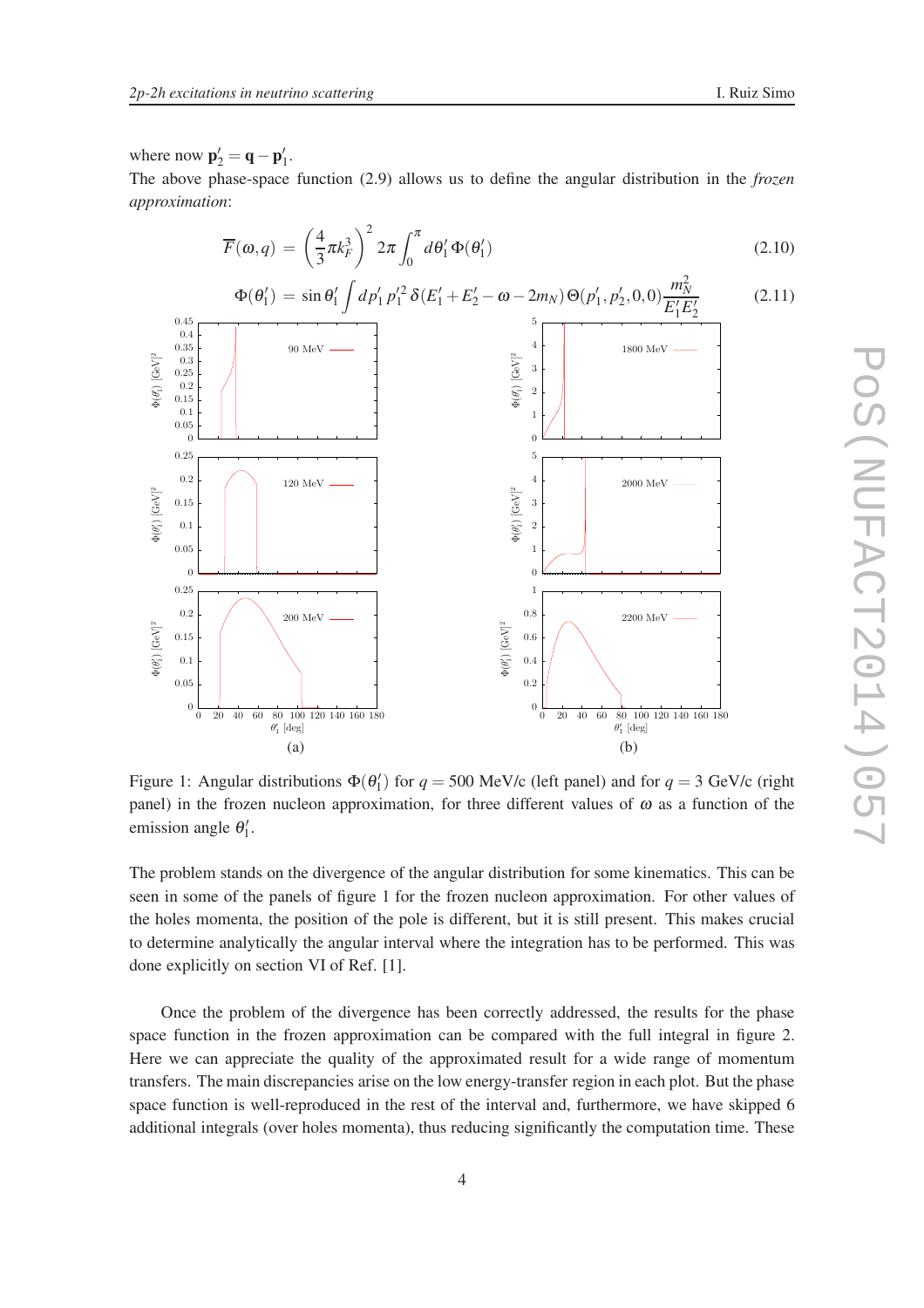

Figure 2: Comparison between frozen nucleon approximation and full integral for low and intermediate momentum transfers (left panel) and for high momentum transfers (right panel).

results indicate that this approximation is especially well-suited for Montecarlo event generators, particularly if the goal is to estimate quite accurately the cross section for multi-nucleon knockout in the shortest time as possible.

#### 2.2 Other initial configurations

We have chosen up to now the *frozen nucleon approximation*, but other initial  $(\langle \mathbf{h}_1 \rangle, \langle \mathbf{h}_2 \rangle)$ configurations could have been selected as well. We have considered six configurations depicted in fig. 3a. The configurations with total initial momentum of the pair equal to zero (U,D or T,−T) would, in principle, yield a result very close to that of the *frozen approximation*. This can be easily observed in figure 4a.

In the first comparison, Fig. 3b, we show the contribution of two pairs of nucleons with the same momentum  $h_1 = h_2 = 200$  MeV/c, and both parallel, pointing upward (U) and downward (D) with respect to the z axis, that is, the direction of q. The contribution of the UU configuration is smaller than average, while the DD is larger. This is so because in the UU case the total momentum  $p'$  in the final state is large. By momentum conservation, the momenta  $p'_1$  and  $p'_2$  must also be large. Therefore, these states need a large excitation energy, and they start to contribute for high  $\omega$ transfer. In the DD configuration, the total momentum  $p'$  is smaller, so the final momenta  $p'_1$  and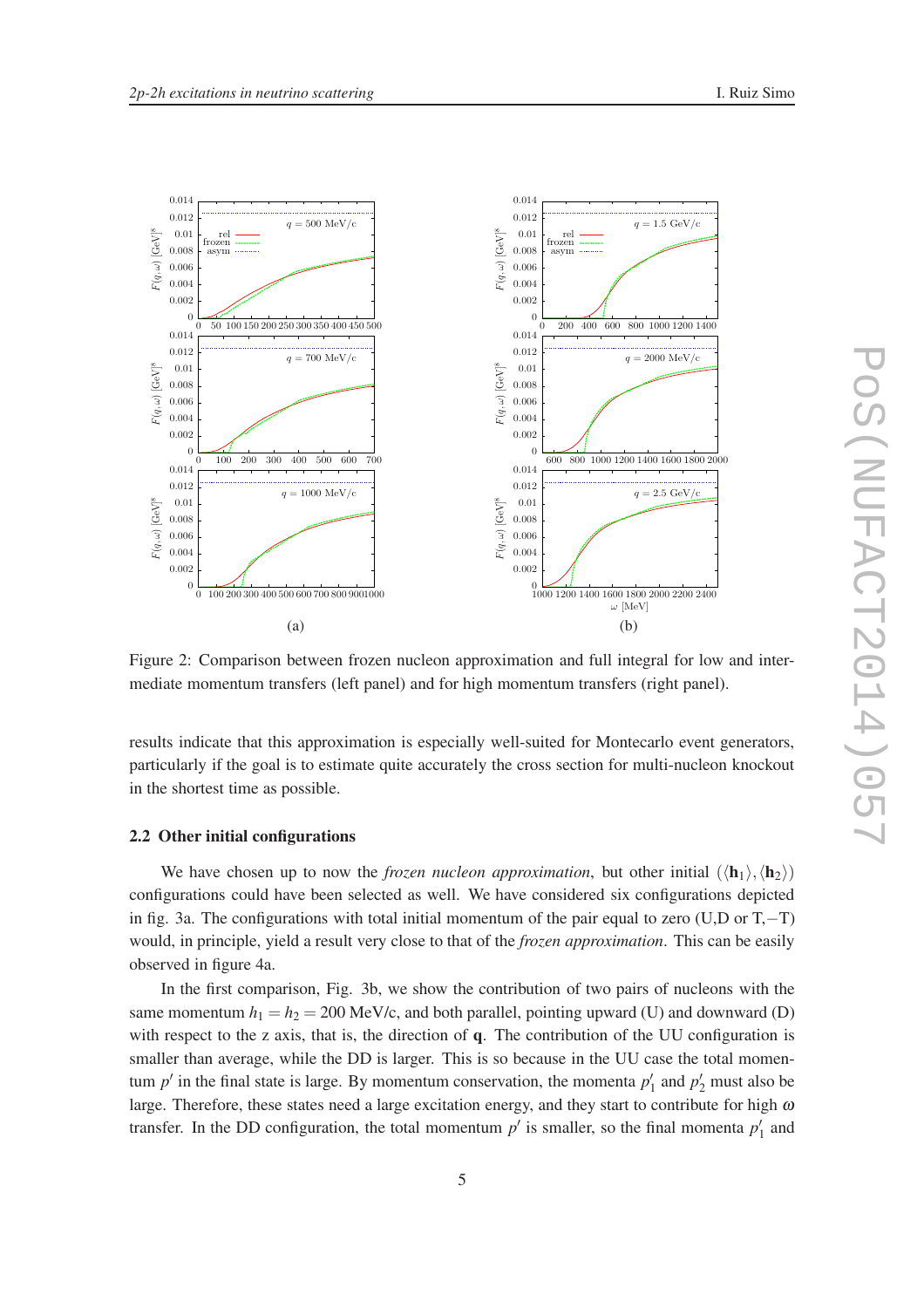

Figure 3: Geometry employed for emission of a pair of nucleons with initial parallel momenta (UU,DD), anti-parallel (UD,T-T) and perpendicular (TT',-T-T') on the left panel. In the right panel a comparison between average momentum approximation and full integral is shown. Initial momenta are both 200 MeV/c.

 $p'_2$  can also be small, with small required excitation energy. Therefore, they start to contribute at lower <sup>ω</sup>.

In the example of Fig. 4a, two anti-parallel configurations are shown. In the UD case, one nucleon is moving upward and the other downward the z axis with total momentum zero of the pair. This situation is similar to that of a pair of highly correlated nucleons with large relative momentum [13]. Since the total momentum is zero, the final 2p-2h state has total momentum q, exactly the same that it would have in the *frozen nucleon approximation*. Therefore, the contribution of this configuration is similar to the average. The same conclusions can be drawn in the case of the configuration *T*,  $-T$ , with one nucleon moving along the *x* axis (transverse direction) and the other along −*x* with opposite momentum. The contribution of this pair is exactly the same as that of the UD configuration in the total phase-space function.

Finally, we show in Fig. 4b two intermediate cases that are neither parallel nor anti-parallel configurations. They consist of two pairs of transverse nucleons moving along mutually perpendicular directions. In the first case, we consider a *T* nucleon and a second *T* ′ nucleon moving in the y axis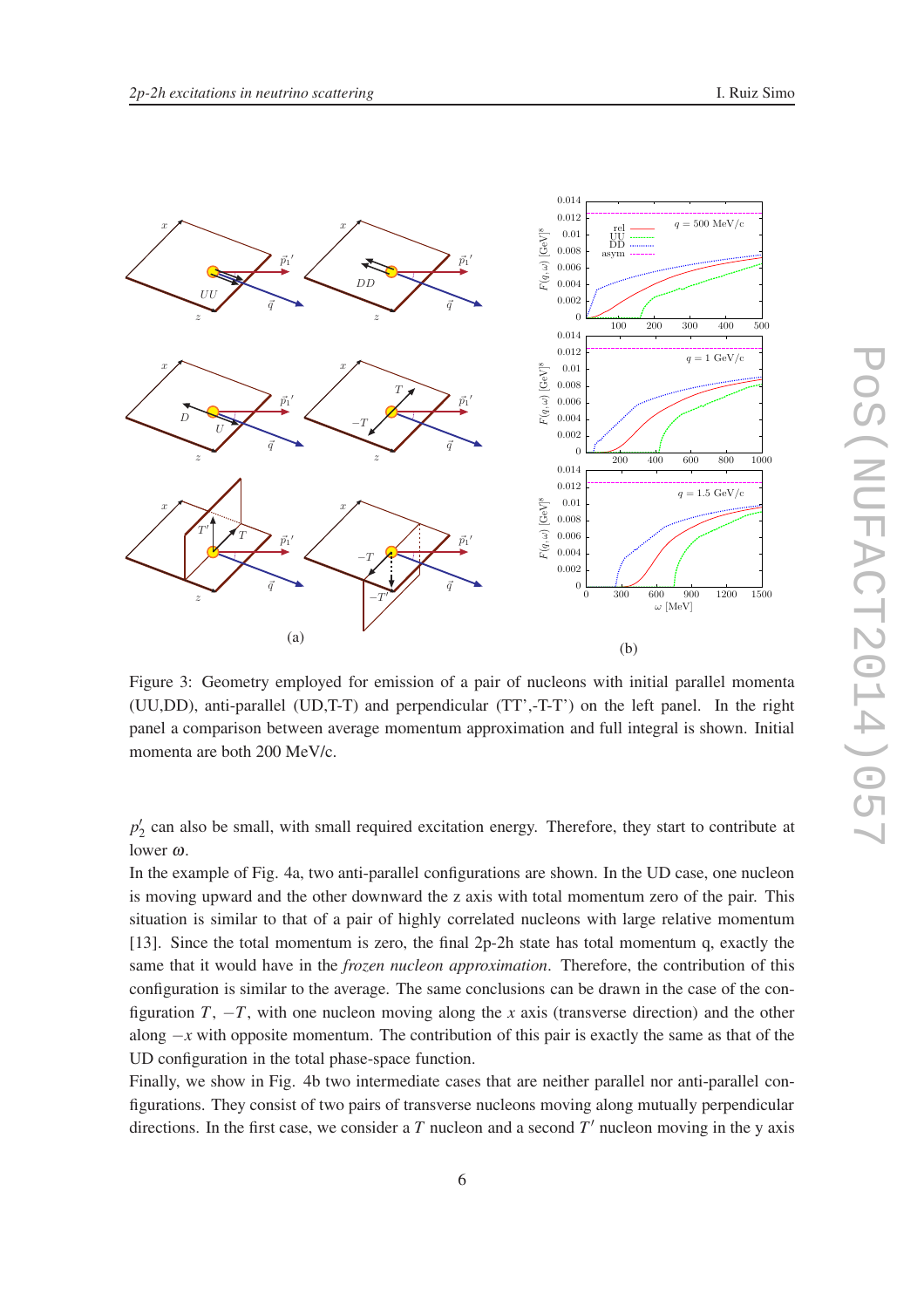

Figure 4: Comparison between average momentum approximation and full integral. In the left panel the initial momenta are both 200 MeV/c with total momentum of the pair equal to zero. In the right one the initial momenta are both 200 MeV/c pointing in orthogonal directions.

out of the scattering plane. The contribution of the *T T*′ pair is large, while the one of the opposite case,  $-T$ ,  $-T'$ , is small. On the average, they are close to the total result.

# 3. Conclusions

We have performed a detailed study of the two-particle- two-hole phase-space function, which is proportional to the nuclear two-particle emission response function for constant current matrix elements. Our final goal was to obtain accurate enough results without calculating the 7D integral. The frozen nucleon approximation (1D integral), that is, neglecting the momenta of the initial nucleons for high momentum transfer, seems to be a quite promising approach to reduce the computation time without missing significant accuracy. The CPU time of the 7D integral has been reduced significantly. We are presently working on an implementation of the present method with a complete model of the MEC operators.

# 4. Acknowledgements

This work was supported by DGI (Spain), Grants No. FIS2011-24149 and No. FIS2011-